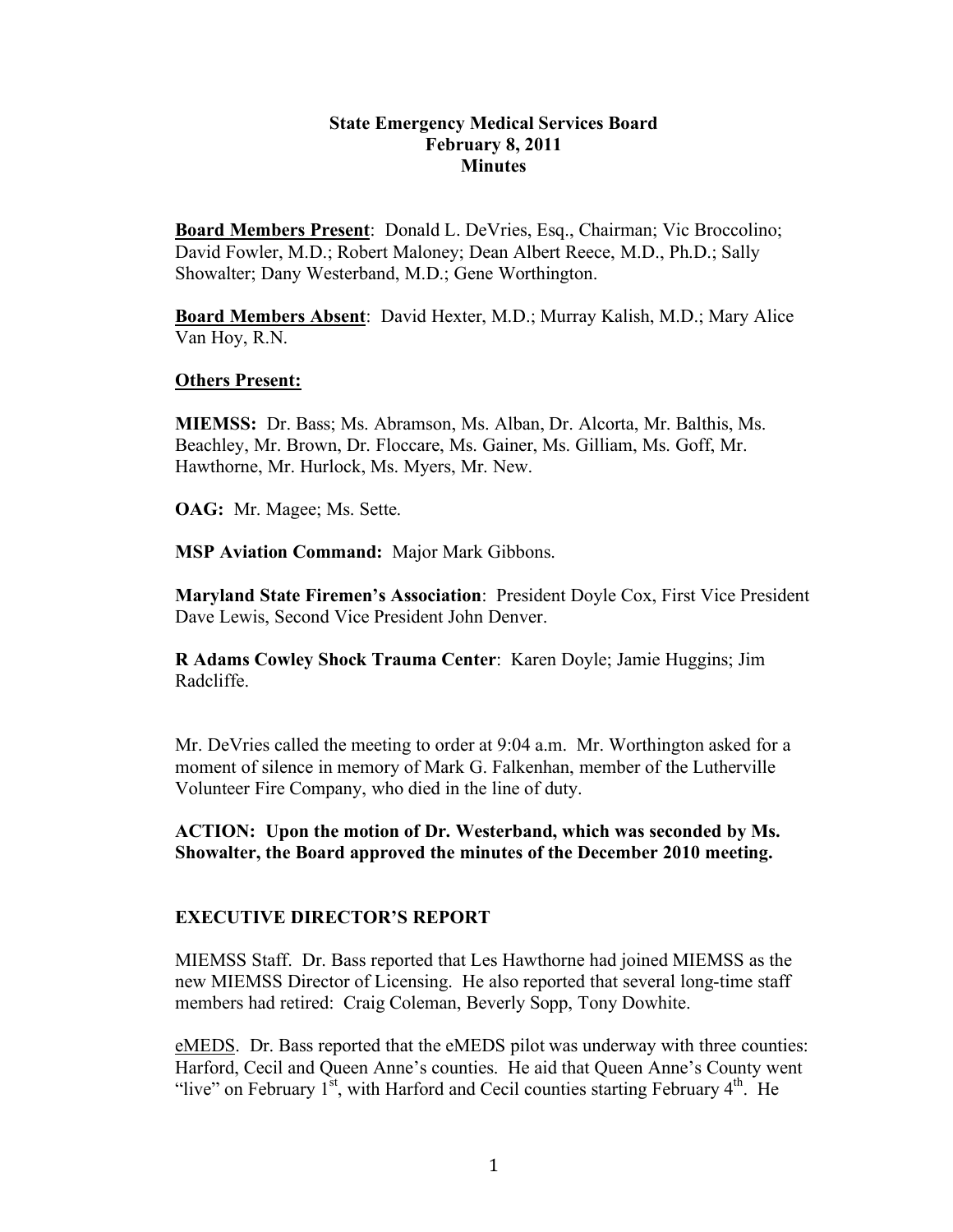said that these counties were chosen because of their strong internal training programs and their diversity of operational practices. He said that the pilot is scheduled to run for 30 days.

Cardiac Interventional Centers. Dr. Bass said that MIEMSS was diligently working toward completion of the process to designate Cardiac Intervention Centers who could rapidly treat ambulance-transported STEMI patients with primary PCI. He said that MIEMSS anticipates all designations to be completed and announcements made to the EMS community by April 1<sup>st</sup>.

EMS Educational Conferences. Dr. Bass said that the Winterfest Conference had been an outstanding event with record attendance. He said that the EMS Care Conference had changed venue and would be held in Ocean City at the end of March / beginning of April.

## **STATEWIDE
EMS
ADVISORY
COUNCIL**

No
report.

# **R
ADAMS
COWLEY
SHOCK
TRAUMA
CENTER**

Ms.
Doyle
reported
that
patient
admissions
exceed
the
same
period
last
year,
as well as the number budgeted. She said that the number of OR cases, as well as the
bed
occupied
by
month were
higher
than
the
same
period
last
year.

She summarized
the
STC's
educational
efforts
for
EMS
personnel
throughout
the state. She said that the STC Gala was scheduled for Saturday, April 16<sup>th</sup> at the Baltimore
Convention
Center.

## **LEGISLATIVE
REPORT**

Ms.
Gainer
reported on
the
upcoming
agency
budget
hearings,
as
well
as
the hearing
on
the
EMS
Operations
Fund.

She indicated
that
several
approaches
to address
the
insolvency
of
the
Fund
were
being
discussed
by
the
Legislature. She
said
that
MIEMSS
was
working
with legislators
to
obtain
funding
to
address the
immediate
concerns
presented
by
communication
cabling
vulnerabilities.

#### **OLD
BUSINESS**

None.

#### **NEW
BUSINESS**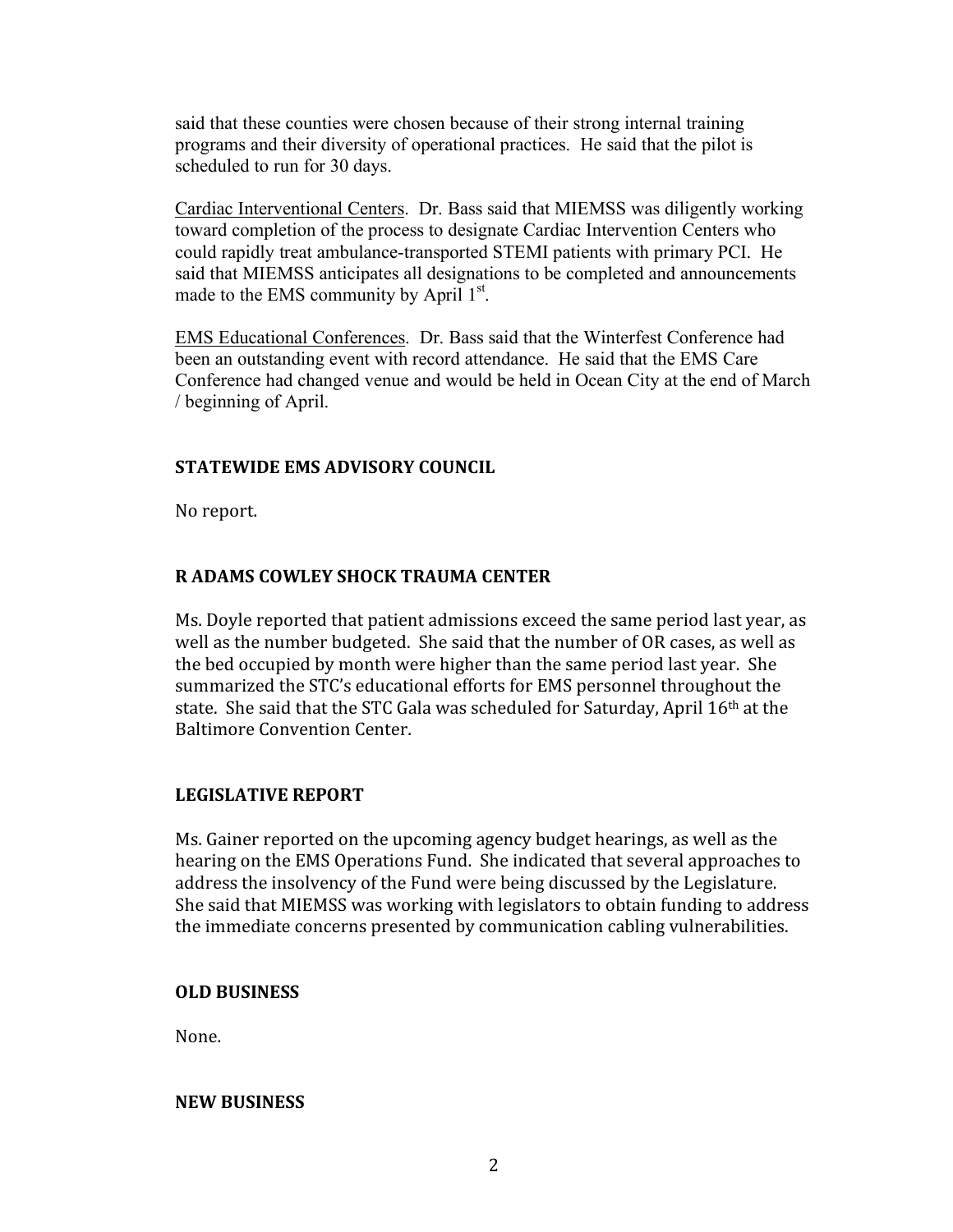Maryland
State
Firemen's
Association.

President
Doyle
Cox
said
that
the
MSFA continued
to
work
to
address
issues
of concern
to
the
fire
and
EMS
community. He
said
that
MSFA's
Legislative
Chairman,
Danny
Davis,
and
Vice‐Chairman, Richard
Yinger, were
focusing
on
certain
initiatives,
including
the
Charles
Riley Tuition bill, a bill to ban novelty lights, a proposal to require insurance companies
to
pay
ambulance
companies
directly
for
services
rendered
to patients,
and
securing
an
increase
for
the
Amoss
Fund.

He
said
that
the
MSFA Executive Committee would meet on February 19th and 20th.

Mr.
DeVries announced
that
the Board
would retire
to
Executive
Session,
after which
it would reconvene
in
Open
Session.

### **ACTION:

Upon
the
motion
of Dean
Reece
which
was
seconded
by Dr. Westerband, the
Board adjourned
to
Executive
Session.**

The
purpose
of
the
closed
session
was
to
carry
out
administrative
functions under State Government Article §10-502(b), to obtain legal advice from counsel under State Government Article § 10-508 (a) (7), to discuss certain site reviews and
maintain
certain
records
and
information
in
confidence
as
required
by Health Occupations Article §14-506 (b) under State Government Article § 10-508(a)
(13).

The
closed
session
was attended
by:

**Board Members Present**: Donald L. DeVries, Esq., Chairman; Vic Broccolino; David Fowler, M.D.; Robert Maloney; Dean Albert Reece, M.D., Ph.D.; Sally Showalter; Dany Westerband, M.D.; Gene Worthington.

**Board Members Absent**: David Hexter, M.D.; Murray Kalish, M.D.; Mary Alice Van Hoy, R.N.

#### **Others Present:**

**MIEMSS:** Dr. Bass; Ms. Abramson, Dr. Alcorta, Ms. Beachley, Mr. Brown, Mr. Fiackos, Ms. Gainer, Mr. Schaefer.

**OAG:** Mr. Magee; Ms. Sette.

The
Board
approved
the
closed
session
minutes from
the
December
14,
2010, meeting.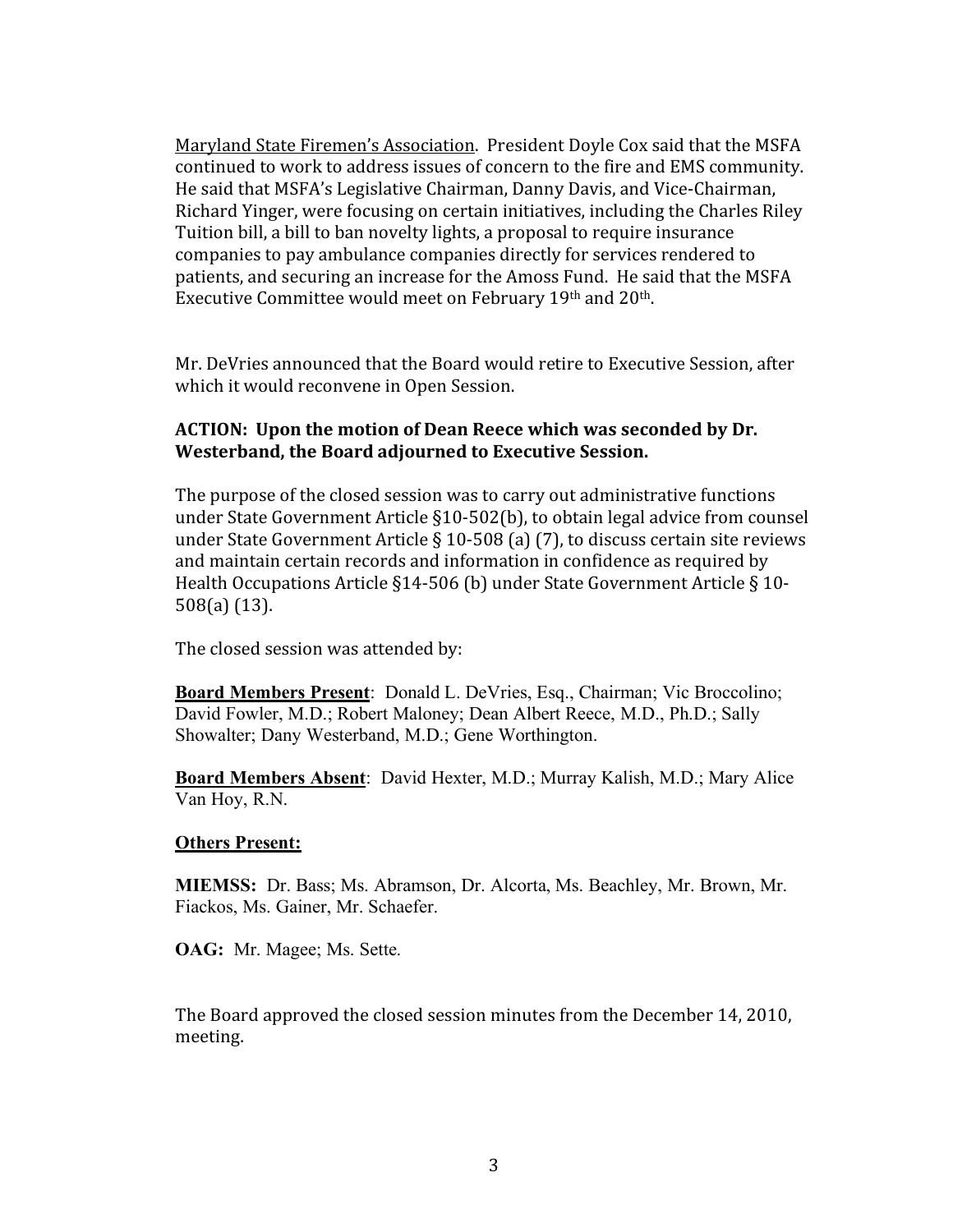The
Board was
provided
information on
the
site
surveys
and
designation determination
for
Cardiac
Interventional
Centers,
Base
Stations, and
a
Pediatric Trauma
Center.

The
Board was
provided
information
regarding the
site
survey
of
an
ALS Educational
Program.

The
Board
considered
provider
disciplinary
cases.

## **The
Board
reconvened
into
Open
Session
at 10:17
a.m.**

**Board Members Present**: Donald L. DeVries, Esq., Chairman; Vic Broccolino; David Fowler, M.D.; Robert Maloney; Dean Albert Reece, M.D., Ph.D.; Sally Showalter; Dany Westerband, M.D.; Gene Worthington.

**Board Members Absent**: David Hexter, M.D.; Murray Kalish, M.D.; Mary Alice Van Hoy, R.N.

#### **Others Present:**

**MIEMSS:** Dr. Bass; Ms. Abramson, Dr. Alcorta, Ms. Beachley, Mr. Brown, Mr. Fiackos, Ms. Gainer, Mr. Schaefer.

**OAG:** Mr. Magee; Ms. Sette.

**ACTION:

Upon
the
motion
of Dr.
Fowler,
which
was
seconded
by
Ms. Showalter,
the
Board voted
to approve
designation
of the
following Cardiac
Interventional
Centers
for
a
period of
three
(3)
years:**

**Baltimore
Washington
Medical
Center Shady
Grove Adventist
Hospital Upper
Chesapeake
Medical
Center University
of
Maryland
Medical
Center Southern
Maryland
Hospital Western
Maryland
Regional
Medical
Center St.
Agnes
Hospital Suburban
Hospital Howard
County
General
Hospital Carroll
Hospital
Center St.
Joseph
Medical
Center Frederick
Memorial
Hospital Peninsula
Regional
Medical
Center Anne
Arundel
Medical
Center**